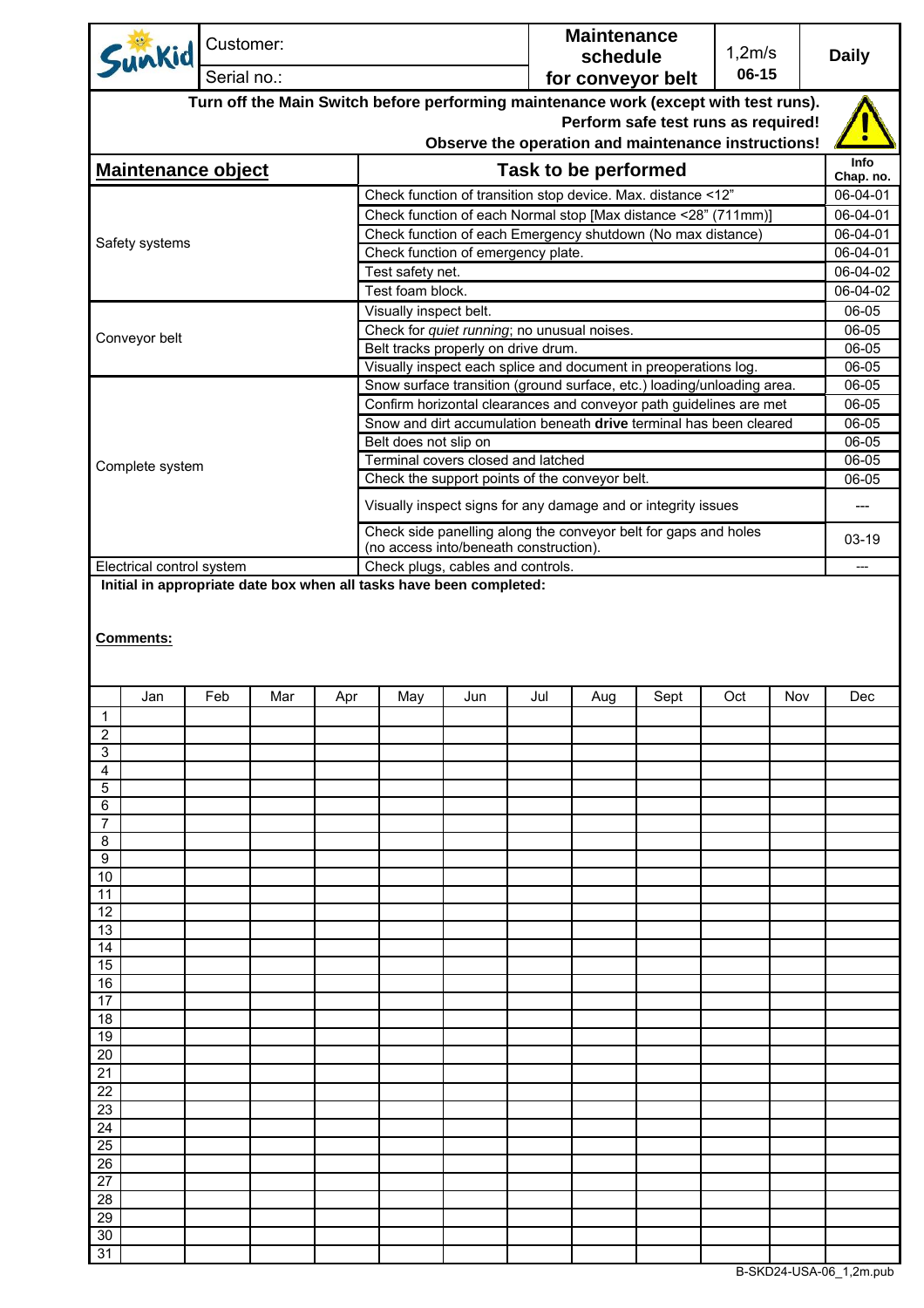| Sunkid                                                                                                                                                                             | Customer:   |                      |     |               |                                                                                                               | <b>Maintenance</b><br>schedule |     | 1,2m/s |     | <b>Monthly</b> |                      |
|------------------------------------------------------------------------------------------------------------------------------------------------------------------------------------|-------------|----------------------|-----|---------------|---------------------------------------------------------------------------------------------------------------|--------------------------------|-----|--------|-----|----------------|----------------------|
|                                                                                                                                                                                    | Serial no.: |                      |     |               |                                                                                                               | for conveyor belt              |     | 06-16  |     |                |                      |
| Turn off the Main Switch before performing maintenance work (except with test runs).<br>Perform safe test runs as required!<br>Observe the operation and maintenance instructions! |             |                      |     |               |                                                                                                               |                                |     |        |     |                |                      |
| <b>Maintenance object</b>                                                                                                                                                          |             | Task to be performed |     |               |                                                                                                               |                                |     |        |     |                |                      |
| Safety systems                                                                                                                                                                     |             |                      |     |               | Confirm function of rollback brake device.                                                                    |                                |     |        |     |                | 06-04-01             |
|                                                                                                                                                                                    |             |                      |     |               | Confirm function of highspeed backstop (if applicable)                                                        |                                |     |        |     |                | 06-04-01             |
|                                                                                                                                                                                    |             |                      |     |               | Confirm function of Belt Slip sensor                                                                          |                                |     |        |     |                | 06-04-01             |
| Supervisory stop devices                                                                                                                                                           |             |                      |     |               | Confirm function of Overspeed<br>Confirm function of Cover Supervision (if applicable)                        |                                |     |        |     |                | 06-04-01<br>06-04-01 |
|                                                                                                                                                                                    |             |                      |     |               | Lubricate return terminal guide rails.                                                                        |                                |     |        |     |                | 06-06                |
|                                                                                                                                                                                    |             |                      |     |               | With reinforced bearing: visual inspection for grease leakage.                                                |                                |     |        |     |                | $---$                |
| Drive system                                                                                                                                                                       |             |                      |     |               | Grease bearings (with the exception of reinforced bearings)<br>with grease zirks (every 200 operating hours). |                                |     |        |     |                | 06-06                |
| Conveyor belt                                                                                                                                                                      |             |                      |     | Check tension |                                                                                                               |                                |     |        |     |                | $03 - 16$            |
|                                                                                                                                                                                    |             |                      |     |               | Visual inspect belt for wear                                                                                  |                                |     |        |     |                | ---                  |
|                                                                                                                                                                                    |             |                      |     |               | Extraordinary cleaning of moving parts.                                                                       |                                |     |        |     |                |                      |
|                                                                                                                                                                                    |             |                      |     |               | Check for rust, worn/protruding components, excessively fraying<br>fabric, or any sharp edges                 |                                |     |        |     |                | ---                  |
| Complete system                                                                                                                                                                    |             |                      |     |               | Check plastic parts for wear                                                                                  |                                |     |        |     |                | $---$                |
|                                                                                                                                                                                    |             |                      |     |               | Check for loose hardware.                                                                                     |                                |     |        |     |                | 06-02                |
| Initial in appropriate date box when all tasks have been completed:                                                                                                                |             |                      |     |               | Check the functions of the system during a test run.                                                          |                                |     |        |     |                | $---$                |
|                                                                                                                                                                                    |             |                      |     |               |                                                                                                               |                                |     |        |     |                |                      |
| Jan                                                                                                                                                                                | Feb         | Mar                  | Apr | May           | Jun                                                                                                           | Jul                            | Aug | Sept   | Oct | Nov            | Dec                  |
| Date:<br>Name:                                                                                                                                                                     |             |                      |     |               |                                                                                                               |                                |     |        |     |                |                      |
|                                                                                                                                                                                    |             |                      |     |               |                                                                                                               |                                |     |        |     |                |                      |
| Comments:                                                                                                                                                                          |             |                      |     |               |                                                                                                               |                                |     |        |     |                |                      |